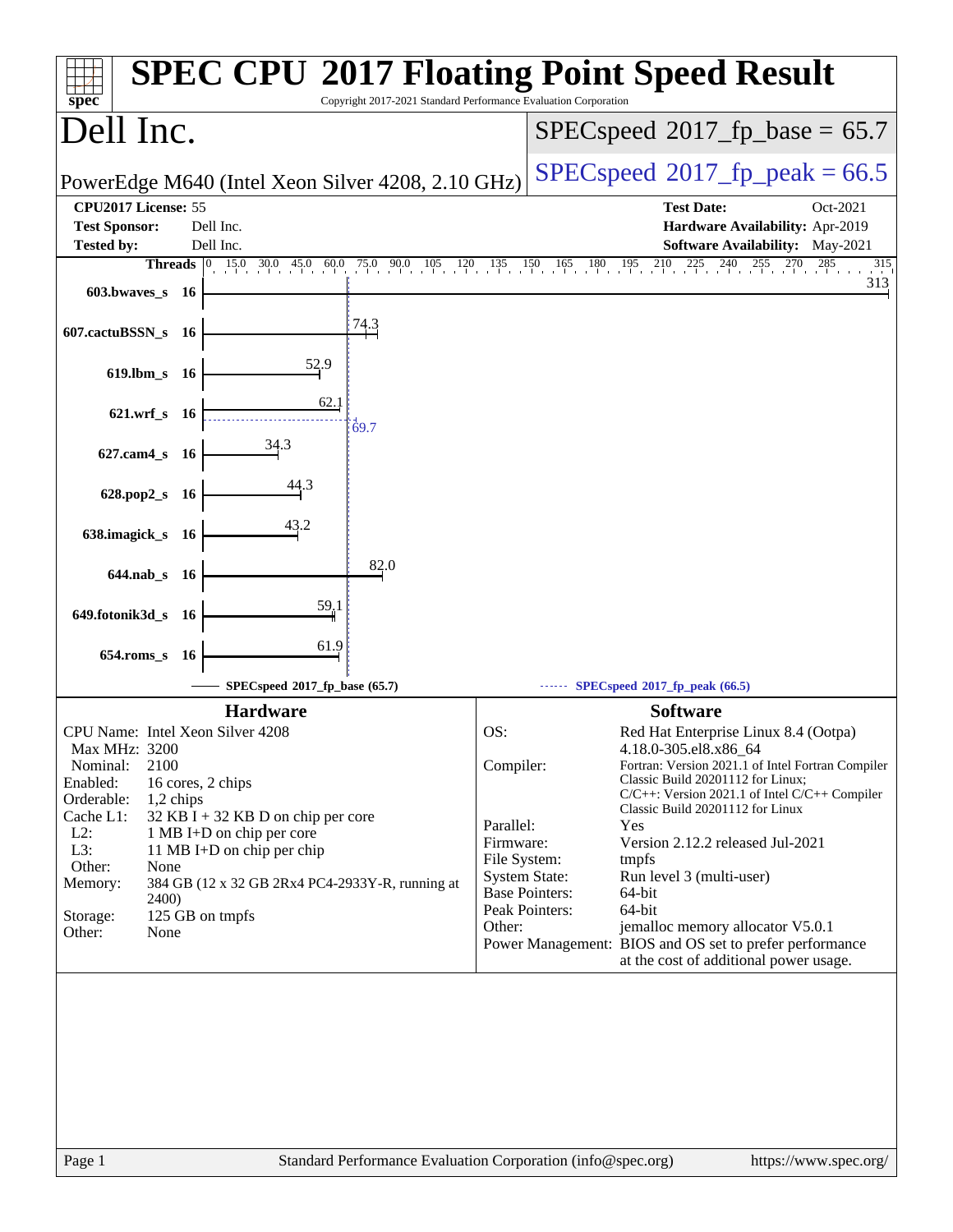#### **[spec](http://www.spec.org/) [SPEC CPU](http://www.spec.org/auto/cpu2017/Docs/result-fields.html#SPECCPU2017FloatingPointSpeedResult)[2017 Floating Point Speed Result](http://www.spec.org/auto/cpu2017/Docs/result-fields.html#SPECCPU2017FloatingPointSpeedResult)** Copyright 2017-2021 Standard Performance Evaluation Corporation Dell Inc. PowerEdge M640 (Intel Xeon Silver 4208, 2.10 GHz)  $\left|$  [SPECspeed](http://www.spec.org/auto/cpu2017/Docs/result-fields.html#SPECspeed2017fppeak)<sup>®</sup>[2017\\_fp\\_peak = 6](http://www.spec.org/auto/cpu2017/Docs/result-fields.html#SPECspeed2017fppeak)6.5  $SPECspeed^{\circ}2017\_fp\_base = 65.7$  $SPECspeed^{\circ}2017\_fp\_base = 65.7$ **[CPU2017 License:](http://www.spec.org/auto/cpu2017/Docs/result-fields.html#CPU2017License)** 55 **[Test Date:](http://www.spec.org/auto/cpu2017/Docs/result-fields.html#TestDate)** Oct-2021 **[Test Sponsor:](http://www.spec.org/auto/cpu2017/Docs/result-fields.html#TestSponsor)** Dell Inc. **[Hardware Availability:](http://www.spec.org/auto/cpu2017/Docs/result-fields.html#HardwareAvailability)** Apr-2019 **[Tested by:](http://www.spec.org/auto/cpu2017/Docs/result-fields.html#Testedby)** Dell Inc. **[Software Availability:](http://www.spec.org/auto/cpu2017/Docs/result-fields.html#SoftwareAvailability)** May-2021 **[Results Table](http://www.spec.org/auto/cpu2017/Docs/result-fields.html#ResultsTable) [Benchmark](http://www.spec.org/auto/cpu2017/Docs/result-fields.html#Benchmark) [Threads](http://www.spec.org/auto/cpu2017/Docs/result-fields.html#Threads) [Seconds](http://www.spec.org/auto/cpu2017/Docs/result-fields.html#Seconds) [Ratio](http://www.spec.org/auto/cpu2017/Docs/result-fields.html#Ratio) [Seconds](http://www.spec.org/auto/cpu2017/Docs/result-fields.html#Seconds) [Ratio](http://www.spec.org/auto/cpu2017/Docs/result-fields.html#Ratio) [Seconds](http://www.spec.org/auto/cpu2017/Docs/result-fields.html#Seconds) [Ratio](http://www.spec.org/auto/cpu2017/Docs/result-fields.html#Ratio) Base [Threads](http://www.spec.org/auto/cpu2017/Docs/result-fields.html#Threads) [Seconds](http://www.spec.org/auto/cpu2017/Docs/result-fields.html#Seconds) [Ratio](http://www.spec.org/auto/cpu2017/Docs/result-fields.html#Ratio) [Seconds](http://www.spec.org/auto/cpu2017/Docs/result-fields.html#Seconds) [Ratio](http://www.spec.org/auto/cpu2017/Docs/result-fields.html#Ratio) [Seconds](http://www.spec.org/auto/cpu2017/Docs/result-fields.html#Seconds) [Ratio](http://www.spec.org/auto/cpu2017/Docs/result-fields.html#Ratio) Peak** [603.bwaves\\_s](http://www.spec.org/auto/cpu2017/Docs/benchmarks/603.bwaves_s.html) 16 188 313 **[189](http://www.spec.org/auto/cpu2017/Docs/result-fields.html#Median) [313](http://www.spec.org/auto/cpu2017/Docs/result-fields.html#Median)** 16 188 313 **[189](http://www.spec.org/auto/cpu2017/Docs/result-fields.html#Median) [313](http://www.spec.org/auto/cpu2017/Docs/result-fields.html#Median)** [607.cactuBSSN\\_s](http://www.spec.org/auto/cpu2017/Docs/benchmarks/607.cactuBSSN_s.html) 16 210 79.6 **[224](http://www.spec.org/auto/cpu2017/Docs/result-fields.html#Median) [74.3](http://www.spec.org/auto/cpu2017/Docs/result-fields.html#Median)** 16 210 79.6 **[224](http://www.spec.org/auto/cpu2017/Docs/result-fields.html#Median) [74.3](http://www.spec.org/auto/cpu2017/Docs/result-fields.html#Median)** [619.lbm\\_s](http://www.spec.org/auto/cpu2017/Docs/benchmarks/619.lbm_s.html) 16 98.3 53.3 **[99.1](http://www.spec.org/auto/cpu2017/Docs/result-fields.html#Median) [52.9](http://www.spec.org/auto/cpu2017/Docs/result-fields.html#Median)** 16 98.3 53.3 **[99.1](http://www.spec.org/auto/cpu2017/Docs/result-fields.html#Median) [52.9](http://www.spec.org/auto/cpu2017/Docs/result-fields.html#Median)** [621.wrf\\_s](http://www.spec.org/auto/cpu2017/Docs/benchmarks/621.wrf_s.html) 16 **[213](http://www.spec.org/auto/cpu2017/Docs/result-fields.html#Median) [62.1](http://www.spec.org/auto/cpu2017/Docs/result-fields.html#Median)** 212 62.4 16 **[190](http://www.spec.org/auto/cpu2017/Docs/result-fields.html#Median) [69.7](http://www.spec.org/auto/cpu2017/Docs/result-fields.html#Median)** 190 69.8 [627.cam4\\_s](http://www.spec.org/auto/cpu2017/Docs/benchmarks/627.cam4_s.html) 16 **[258](http://www.spec.org/auto/cpu2017/Docs/result-fields.html#Median) [34.3](http://www.spec.org/auto/cpu2017/Docs/result-fields.html#Median)** 258 34.3 16 **[258](http://www.spec.org/auto/cpu2017/Docs/result-fields.html#Median) [34.3](http://www.spec.org/auto/cpu2017/Docs/result-fields.html#Median)** 258 34.3 [628.pop2\\_s](http://www.spec.org/auto/cpu2017/Docs/benchmarks/628.pop2_s.html) 16 266 44.6 **[268](http://www.spec.org/auto/cpu2017/Docs/result-fields.html#Median) [44.3](http://www.spec.org/auto/cpu2017/Docs/result-fields.html#Median)** 16 266 44.6 **[268](http://www.spec.org/auto/cpu2017/Docs/result-fields.html#Median) [44.3](http://www.spec.org/auto/cpu2017/Docs/result-fields.html#Median)** [638.imagick\\_s](http://www.spec.org/auto/cpu2017/Docs/benchmarks/638.imagick_s.html) 16 **[334](http://www.spec.org/auto/cpu2017/Docs/result-fields.html#Median) [43.2](http://www.spec.org/auto/cpu2017/Docs/result-fields.html#Median)** 334 43.2 16 **[334](http://www.spec.org/auto/cpu2017/Docs/result-fields.html#Median) [43.2](http://www.spec.org/auto/cpu2017/Docs/result-fields.html#Median)** 334 43.2 [644.nab\\_s](http://www.spec.org/auto/cpu2017/Docs/benchmarks/644.nab_s.html) 16 **[213](http://www.spec.org/auto/cpu2017/Docs/result-fields.html#Median) [82.0](http://www.spec.org/auto/cpu2017/Docs/result-fields.html#Median)** 213 82.0 16 **[213](http://www.spec.org/auto/cpu2017/Docs/result-fields.html#Median) [82.0](http://www.spec.org/auto/cpu2017/Docs/result-fields.html#Median)** 213 82.0 [649.fotonik3d\\_s](http://www.spec.org/auto/cpu2017/Docs/benchmarks/649.fotonik3d_s.html) 16 151 60.2 **[154](http://www.spec.org/auto/cpu2017/Docs/result-fields.html#Median) [59.1](http://www.spec.org/auto/cpu2017/Docs/result-fields.html#Median)** 16 151 60.2 **[154](http://www.spec.org/auto/cpu2017/Docs/result-fields.html#Median) [59.1](http://www.spec.org/auto/cpu2017/Docs/result-fields.html#Median)** [654.roms\\_s](http://www.spec.org/auto/cpu2017/Docs/benchmarks/654.roms_s.html) 16 254 62.1 **[255](http://www.spec.org/auto/cpu2017/Docs/result-fields.html#Median) [61.9](http://www.spec.org/auto/cpu2017/Docs/result-fields.html#Median)** 16 254 62.1 **[255](http://www.spec.org/auto/cpu2017/Docs/result-fields.html#Median) [61.9](http://www.spec.org/auto/cpu2017/Docs/result-fields.html#Median) [SPECspeed](http://www.spec.org/auto/cpu2017/Docs/result-fields.html#SPECspeed2017fpbase)[2017\\_fp\\_base =](http://www.spec.org/auto/cpu2017/Docs/result-fields.html#SPECspeed2017fpbase) 65.7 [SPECspeed](http://www.spec.org/auto/cpu2017/Docs/result-fields.html#SPECspeed2017fppeak)[2017\\_fp\\_peak =](http://www.spec.org/auto/cpu2017/Docs/result-fields.html#SPECspeed2017fppeak) 66.5** Results appear in the [order in which they were run.](http://www.spec.org/auto/cpu2017/Docs/result-fields.html#RunOrder) Bold underlined text [indicates a median measurement.](http://www.spec.org/auto/cpu2017/Docs/result-fields.html#Median)

### **[Operating System Notes](http://www.spec.org/auto/cpu2017/Docs/result-fields.html#OperatingSystemNotes)**

Stack size set to unlimited using "ulimit -s unlimited"

## **[Environment Variables Notes](http://www.spec.org/auto/cpu2017/Docs/result-fields.html#EnvironmentVariablesNotes)**

Environment variables set by runcpu before the start of the run: KMP\_AFFINITY = "granularity=fine,compact" LD\_LIBRARY\_PATH = "/mnt/ramdisk/kavya/lib/intel64:/mnt/ramdisk/kavya/je5.0.1-64" MALLOC\_CONF = "retain:true" OMP\_STACKSIZE = "192M"

## **[General Notes](http://www.spec.org/auto/cpu2017/Docs/result-fields.html#GeneralNotes)**

 Binaries compiled on a system with 1x Intel Core i9-7980XE CPU + 64GB RAM memory using Redhat Enterprise Linux 8.0 Transparent Huge Pages enabled by default Prior to runcpu invocation Filesystem page cache synced and cleared with: sync; echo 3> /proc/sys/vm/drop\_caches jemalloc, a general purpose malloc implementation built with the RedHat Enterprise 7.5, and the system compiler gcc 4.8.5 sources available from jemalloc.net or <https://github.com/jemalloc/jemalloc/releases>

NA: The test sponsor attests, as of date of publication, that CVE-2017-5754 (Meltdown) is mitigated in the system as tested and documented. Yes: The test sponsor attests, as of date of publication, that CVE-2017-5753 (Spectre variant 1)

**(Continued on next page)**

| Page 2 | Standard Performance Evaluation Corporation (info@spec.org) | https://www.spec.org/ |
|--------|-------------------------------------------------------------|-----------------------|
|        |                                                             |                       |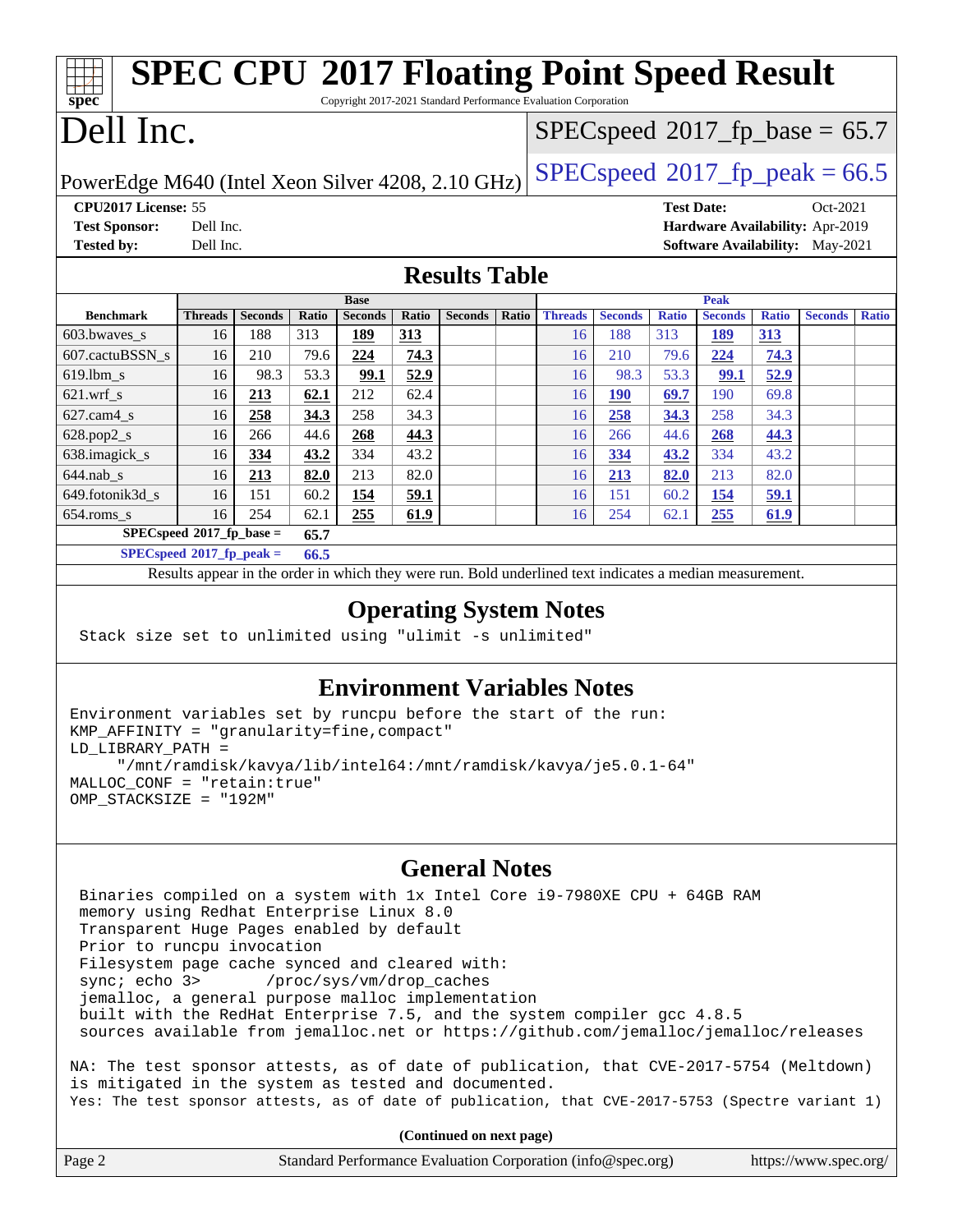| <b>SPEC CPU®2017 Floating Point Speed Result</b><br>Copyright 2017-2021 Standard Performance Evaluation Corporation<br>spec <sup>®</sup>                                                                                                                                                                                                                                                                                                                                                                                                                                                                                                                                                                                                                                                                                                                                                                                                                                                                                                                                                                                                                                                                                                                                                              |                                                                                                            |
|-------------------------------------------------------------------------------------------------------------------------------------------------------------------------------------------------------------------------------------------------------------------------------------------------------------------------------------------------------------------------------------------------------------------------------------------------------------------------------------------------------------------------------------------------------------------------------------------------------------------------------------------------------------------------------------------------------------------------------------------------------------------------------------------------------------------------------------------------------------------------------------------------------------------------------------------------------------------------------------------------------------------------------------------------------------------------------------------------------------------------------------------------------------------------------------------------------------------------------------------------------------------------------------------------------|------------------------------------------------------------------------------------------------------------|
| Dell Inc.                                                                                                                                                                                                                                                                                                                                                                                                                                                                                                                                                                                                                                                                                                                                                                                                                                                                                                                                                                                                                                                                                                                                                                                                                                                                                             | $SPEC speed$ <sup>®</sup> 2017_fp_base = 65.7                                                              |
| PowerEdge M640 (Intel Xeon Silver 4208, 2.10 GHz)                                                                                                                                                                                                                                                                                                                                                                                                                                                                                                                                                                                                                                                                                                                                                                                                                                                                                                                                                                                                                                                                                                                                                                                                                                                     | $SPEC speed$ <sup>®</sup> $2017$ _fp_peak = 66.5                                                           |
| CPU2017 License: 55<br><b>Test Sponsor:</b><br>Dell Inc.<br><b>Tested by:</b><br>Dell Inc.                                                                                                                                                                                                                                                                                                                                                                                                                                                                                                                                                                                                                                                                                                                                                                                                                                                                                                                                                                                                                                                                                                                                                                                                            | <b>Test Date:</b><br>Oct-2021<br>Hardware Availability: Apr-2019<br><b>Software Availability:</b> May-2021 |
| <b>General Notes (Continued)</b>                                                                                                                                                                                                                                                                                                                                                                                                                                                                                                                                                                                                                                                                                                                                                                                                                                                                                                                                                                                                                                                                                                                                                                                                                                                                      |                                                                                                            |
| is mitigated in the system as tested and documented.<br>Yes: The test sponsor attests, as of date of publication, that CVE-2017-5715 (Spectre variant 2)<br>is mitigated in the system as tested and documented.                                                                                                                                                                                                                                                                                                                                                                                                                                                                                                                                                                                                                                                                                                                                                                                                                                                                                                                                                                                                                                                                                      |                                                                                                            |
| Benchmark run from a 125 GB ramdisk created with the cmd: "mount -t tmpfs -o size=125G tmpfs /mnt/ramdisk"                                                                                                                                                                                                                                                                                                                                                                                                                                                                                                                                                                                                                                                                                                                                                                                                                                                                                                                                                                                                                                                                                                                                                                                            |                                                                                                            |
|                                                                                                                                                                                                                                                                                                                                                                                                                                                                                                                                                                                                                                                                                                                                                                                                                                                                                                                                                                                                                                                                                                                                                                                                                                                                                                       |                                                                                                            |
| <b>Platform Notes</b><br>BIOS Settings:<br>Logical Processor : Disabled<br>Virtualization Technology : Disabled<br>System Profile : Custom<br>CPU Power Management : Maximum Performance<br>C1E : Disabled<br>C States : Autonomous<br>Memory Patrol Scrub : Disabled<br>Energy Efficiency Policy : Performance<br>CPU Interconnect Bus Link<br>Power Management : Disabled<br>PCI ASPM L1 Link<br>Power Management : Disabled<br>Sysinfo program /mnt/ramdisk/kavya/bin/sysinfo<br>Rev: r6622 of 2021-04-07 982a61ec0915b55891ef0e16acafc64d<br>running on localhost.localdomain Wed Oct 27 16:42:35 2021<br>SUT (System Under Test) info as seen by some common utilities.<br>For more information on this section, see<br>https://www.spec.org/cpu2017/Docs/config.html#sysinfo<br>From /proc/cpuinfo<br>model name: $Intel(R)$ Xeon(R) Silver 4208 CPU @ 2.10GHz<br>2 "physical id"s (chips)<br>16 "processors"<br>cores, siblings (Caution: counting these is hw and system dependent. The following<br>excerpts from /proc/cpuinfo might not be reliable. Use with caution.)<br>cpu cores : 8<br>siblings : 8<br>physical 0: cores 0 1 2 3 4 5 6 7<br>physical 1: cores 0 1 2 3 4 5 6 7<br>From lscpu from util-linux 2.32.1:<br>Architecture:<br>x86 64<br>$CPU op-mode(s):$<br>32-bit, 64-bit |                                                                                                            |
| (Continued on next page)                                                                                                                                                                                                                                                                                                                                                                                                                                                                                                                                                                                                                                                                                                                                                                                                                                                                                                                                                                                                                                                                                                                                                                                                                                                                              |                                                                                                            |
| Page 3<br>Standard Performance Evaluation Corporation (info@spec.org)                                                                                                                                                                                                                                                                                                                                                                                                                                                                                                                                                                                                                                                                                                                                                                                                                                                                                                                                                                                                                                                                                                                                                                                                                                 | https://www.spec.org/                                                                                      |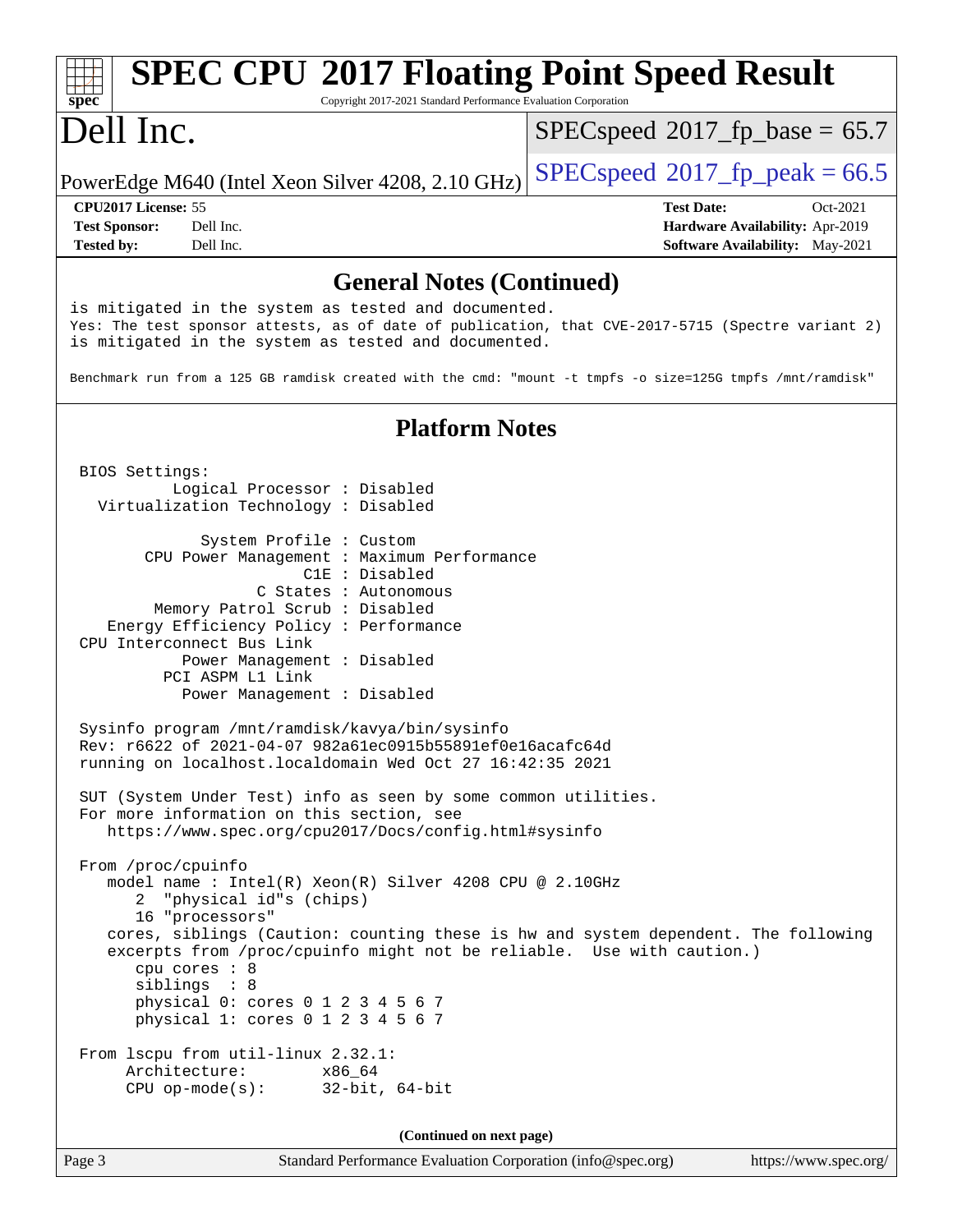| $spec^*$                                                                                                                                                                      | Copyright 2017-2021 Standard Performance Evaluation Corporation | <b>SPEC CPU®2017 Floating Point Speed Result</b>                                                                                                                                                                                                                                                                                                                                                                                                                                                                                                                                                                                                                                                                                                                                             |
|-------------------------------------------------------------------------------------------------------------------------------------------------------------------------------|-----------------------------------------------------------------|----------------------------------------------------------------------------------------------------------------------------------------------------------------------------------------------------------------------------------------------------------------------------------------------------------------------------------------------------------------------------------------------------------------------------------------------------------------------------------------------------------------------------------------------------------------------------------------------------------------------------------------------------------------------------------------------------------------------------------------------------------------------------------------------|
| Dell Inc.                                                                                                                                                                     |                                                                 | $SPEC speed$ <sup>®</sup> 2017_fp_base = 65.7                                                                                                                                                                                                                                                                                                                                                                                                                                                                                                                                                                                                                                                                                                                                                |
| PowerEdge M640 (Intel Xeon Silver 4208, 2.10 GHz)                                                                                                                             |                                                                 | $SPEC speed^{\circ}2017$ _fp_peak = 66.5                                                                                                                                                                                                                                                                                                                                                                                                                                                                                                                                                                                                                                                                                                                                                     |
| CPU2017 License: 55<br><b>Test Sponsor:</b><br>Dell Inc.<br>Dell Inc.<br><b>Tested by:</b>                                                                                    |                                                                 | <b>Test Date:</b><br>Oct-2021<br>Hardware Availability: Apr-2019<br><b>Software Availability:</b> May-2021                                                                                                                                                                                                                                                                                                                                                                                                                                                                                                                                                                                                                                                                                   |
|                                                                                                                                                                               |                                                                 |                                                                                                                                                                                                                                                                                                                                                                                                                                                                                                                                                                                                                                                                                                                                                                                              |
|                                                                                                                                                                               | <b>Platform Notes (Continued)</b>                               |                                                                                                                                                                                                                                                                                                                                                                                                                                                                                                                                                                                                                                                                                                                                                                                              |
| Byte Order:<br>CPU(s):                                                                                                                                                        | Little Endian<br>16                                             |                                                                                                                                                                                                                                                                                                                                                                                                                                                                                                                                                                                                                                                                                                                                                                                              |
| On-line CPU(s) list: $0-15$                                                                                                                                                   |                                                                 |                                                                                                                                                                                                                                                                                                                                                                                                                                                                                                                                                                                                                                                                                                                                                                                              |
| Thread( $s$ ) per core:                                                                                                                                                       | 1                                                               |                                                                                                                                                                                                                                                                                                                                                                                                                                                                                                                                                                                                                                                                                                                                                                                              |
| $Core(s)$ per socket:                                                                                                                                                         | 8                                                               |                                                                                                                                                                                                                                                                                                                                                                                                                                                                                                                                                                                                                                                                                                                                                                                              |
| Socket(s):                                                                                                                                                                    | 2                                                               |                                                                                                                                                                                                                                                                                                                                                                                                                                                                                                                                                                                                                                                                                                                                                                                              |
| NUMA $node(s)$ :                                                                                                                                                              | 2                                                               |                                                                                                                                                                                                                                                                                                                                                                                                                                                                                                                                                                                                                                                                                                                                                                                              |
| Vendor ID:                                                                                                                                                                    | GenuineIntel                                                    |                                                                                                                                                                                                                                                                                                                                                                                                                                                                                                                                                                                                                                                                                                                                                                                              |
| BIOS Vendor ID:<br>CPU family:                                                                                                                                                | Intel<br>6                                                      |                                                                                                                                                                                                                                                                                                                                                                                                                                                                                                                                                                                                                                                                                                                                                                                              |
| Model:                                                                                                                                                                        | 85                                                              |                                                                                                                                                                                                                                                                                                                                                                                                                                                                                                                                                                                                                                                                                                                                                                                              |
| Model name:                                                                                                                                                                   | $Intel(R) Xeon(R) Silver 4208 CPU @ 2.10GHz$                    |                                                                                                                                                                                                                                                                                                                                                                                                                                                                                                                                                                                                                                                                                                                                                                                              |
| BIOS Model name:                                                                                                                                                              | $Intel(R) Xeon(R) Silver 4208 CPU @ 2.10GHz$                    |                                                                                                                                                                                                                                                                                                                                                                                                                                                                                                                                                                                                                                                                                                                                                                                              |
| Stepping:                                                                                                                                                                     | 6                                                               |                                                                                                                                                                                                                                                                                                                                                                                                                                                                                                                                                                                                                                                                                                                                                                                              |
| CPU MHz:                                                                                                                                                                      | 1148.239                                                        |                                                                                                                                                                                                                                                                                                                                                                                                                                                                                                                                                                                                                                                                                                                                                                                              |
| $CPU$ max $MHz$ :                                                                                                                                                             | 3200.0000                                                       |                                                                                                                                                                                                                                                                                                                                                                                                                                                                                                                                                                                                                                                                                                                                                                                              |
| CPU min MHz:<br>BogoMIPS:                                                                                                                                                     | 800.0000<br>4200.00                                             |                                                                                                                                                                                                                                                                                                                                                                                                                                                                                                                                                                                                                                                                                                                                                                                              |
| Virtualization:                                                                                                                                                               | $VT - x$                                                        |                                                                                                                                                                                                                                                                                                                                                                                                                                                                                                                                                                                                                                                                                                                                                                                              |
| L1d cache:                                                                                                                                                                    | 32K                                                             |                                                                                                                                                                                                                                                                                                                                                                                                                                                                                                                                                                                                                                                                                                                                                                                              |
| Lli cache:                                                                                                                                                                    | 32K                                                             |                                                                                                                                                                                                                                                                                                                                                                                                                                                                                                                                                                                                                                                                                                                                                                                              |
| L2 cache:                                                                                                                                                                     | 1024K                                                           |                                                                                                                                                                                                                                                                                                                                                                                                                                                                                                                                                                                                                                                                                                                                                                                              |
| L3 cache:                                                                                                                                                                     | 11264K                                                          |                                                                                                                                                                                                                                                                                                                                                                                                                                                                                                                                                                                                                                                                                                                                                                                              |
| NUMA $node0$ $CPU(s)$ :                                                                                                                                                       | 0, 2, 4, 6, 8, 10, 12, 14                                       |                                                                                                                                                                                                                                                                                                                                                                                                                                                                                                                                                                                                                                                                                                                                                                                              |
| NUMA nodel $CPU(s)$ :                                                                                                                                                         | 1, 3, 5, 7, 9, 11, 13, 15                                       |                                                                                                                                                                                                                                                                                                                                                                                                                                                                                                                                                                                                                                                                                                                                                                                              |
| Flagg:                                                                                                                                                                        |                                                                 | fpu vme de pse tsc msr pae mce cx8 apic sep mtrr pqe mca cmov                                                                                                                                                                                                                                                                                                                                                                                                                                                                                                                                                                                                                                                                                                                                |
|                                                                                                                                                                               | avx512_vnni md_clear flush_lld arch_capabilities                | pat pse36 clflush dts acpi mmx fxsr sse sse2 ss ht tm pbe syscall nx pdpelgb rdtscp<br>lm constant_tsc art arch_perfmon pebs bts rep_good nopl xtopology nonstop_tsc cpuid<br>aperfmperf pni pclmulqdq dtes64 monitor ds_cpl vmx smx est tm2 ssse3 sdbg fma cx16<br>xtpr pdcm pcid dca sse4_1 sse4_2 x2apic movbe popcnt tsc_deadline_timer aes xsave<br>avx f16c rdrand lahf_lm abm 3dnowprefetch cpuid_fault epb cat_13 cdp_13<br>invpcid_single intel_ppin ssbd mba ibrs ibpb stibp ibrs_enhanced fsgsbase tsc_adjust<br>bmil hle avx2 smep bmi2 erms invpcid cqm mpx rdt_a avx512f avx512dq rdseed adx smap<br>clflushopt clwb intel_pt avx512cd avx512bw avx512vl xsaveopt xsavec xgetbvl xsaves<br>cqm_llc cqm_occup_llc cqm_mbm_total cqm_mbm_local dtherm ida arat pln pts pku ospke |
| /proc/cpuinfo cache data<br>cache size : 11264 KB                                                                                                                             |                                                                 |                                                                                                                                                                                                                                                                                                                                                                                                                                                                                                                                                                                                                                                                                                                                                                                              |
| From numactl --hardware<br>available: 2 nodes (0-1)<br>node 0 cpus: 0 2 4 6 8 10 12 14<br>node 0 size: 192075 MB<br>node 0 free: 188841 MB<br>node 1 cpus: 1 3 5 7 9 11 13 15 |                                                                 | WARNING: a numactl 'node' might or might not correspond to a physical chip.                                                                                                                                                                                                                                                                                                                                                                                                                                                                                                                                                                                                                                                                                                                  |
|                                                                                                                                                                               | (Continued on next page)                                        |                                                                                                                                                                                                                                                                                                                                                                                                                                                                                                                                                                                                                                                                                                                                                                                              |
| Page 4                                                                                                                                                                        | Standard Performance Evaluation Corporation (info@spec.org)     | https://www.spec.org/                                                                                                                                                                                                                                                                                                                                                                                                                                                                                                                                                                                                                                                                                                                                                                        |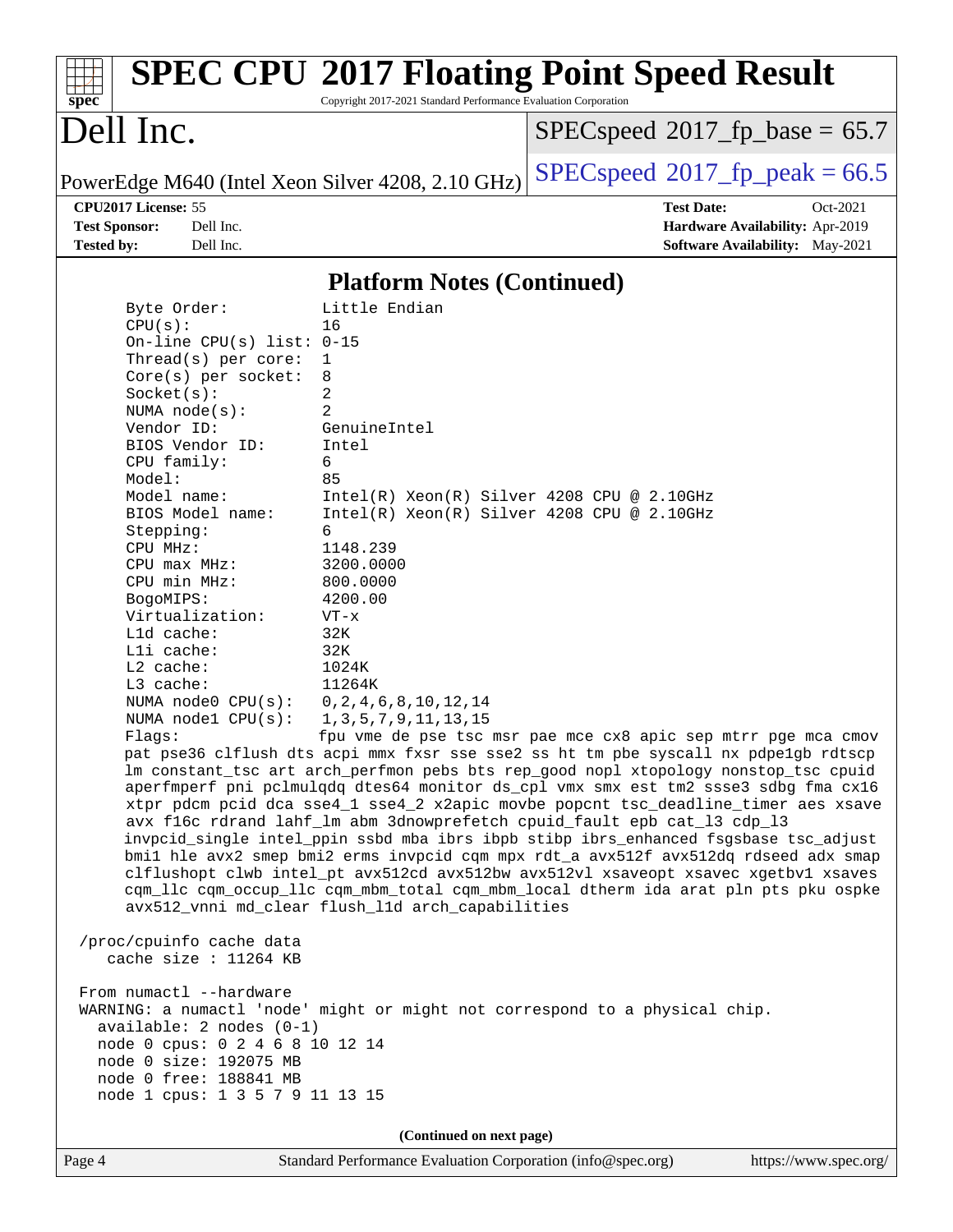| <b>SPEC CPU®2017 Floating Point Speed Result</b><br>Copyright 2017-2021 Standard Performance Evaluation Corporation<br>spec <sup>®</sup>                                                                                                                                                                                                                                                                                                                                                                                                                                                                                                                                                                                                                                                                                                                                                                                                                                                                                                                                                                                                                                                                                                                                                   |                                                                                                                                                     |
|--------------------------------------------------------------------------------------------------------------------------------------------------------------------------------------------------------------------------------------------------------------------------------------------------------------------------------------------------------------------------------------------------------------------------------------------------------------------------------------------------------------------------------------------------------------------------------------------------------------------------------------------------------------------------------------------------------------------------------------------------------------------------------------------------------------------------------------------------------------------------------------------------------------------------------------------------------------------------------------------------------------------------------------------------------------------------------------------------------------------------------------------------------------------------------------------------------------------------------------------------------------------------------------------|-----------------------------------------------------------------------------------------------------------------------------------------------------|
| Dell Inc.                                                                                                                                                                                                                                                                                                                                                                                                                                                                                                                                                                                                                                                                                                                                                                                                                                                                                                                                                                                                                                                                                                                                                                                                                                                                                  | $SPEC speed$ <sup>®</sup> 2017_fp_base = 65.7                                                                                                       |
| PowerEdge M640 (Intel Xeon Silver 4208, 2.10 GHz)                                                                                                                                                                                                                                                                                                                                                                                                                                                                                                                                                                                                                                                                                                                                                                                                                                                                                                                                                                                                                                                                                                                                                                                                                                          | $SPEC speed^{\circ}2017$ [p_peak = 66.5                                                                                                             |
| CPU2017 License: 55                                                                                                                                                                                                                                                                                                                                                                                                                                                                                                                                                                                                                                                                                                                                                                                                                                                                                                                                                                                                                                                                                                                                                                                                                                                                        | <b>Test Date:</b><br>Oct-2021                                                                                                                       |
| <b>Test Sponsor:</b><br>Dell Inc.<br>Dell Inc.<br><b>Tested by:</b>                                                                                                                                                                                                                                                                                                                                                                                                                                                                                                                                                                                                                                                                                                                                                                                                                                                                                                                                                                                                                                                                                                                                                                                                                        | Hardware Availability: Apr-2019<br><b>Software Availability:</b> May-2021                                                                           |
| <b>Platform Notes (Continued)</b>                                                                                                                                                                                                                                                                                                                                                                                                                                                                                                                                                                                                                                                                                                                                                                                                                                                                                                                                                                                                                                                                                                                                                                                                                                                          |                                                                                                                                                     |
| node 1 size: 193496 MB<br>node 1 free: 180407 MB<br>node distances:<br>$\overline{1}$<br>node<br>$\overline{\phantom{0}}$<br>0:<br>10<br>21<br>1:<br>21<br>10<br>From /proc/meminfo<br>MemTotal:<br>394825592 kB<br>HugePages_Total:<br>0<br>Hugepagesize:<br>2048 kB<br>/sbin/tuned-adm active<br>Current active profile: throughput-performance<br>/sys/devices/system/cpu/cpu*/cpufreq/scaling_governor has<br>performance<br>From /etc/*release* /etc/*version*<br>os-release:<br>NAME="Red Hat Enterprise Linux"<br>VERSION="8.4 (Ootpa)"<br>ID="rhel"<br>ID_LIKE="fedora"<br>VERSION_ID="8.4"<br>PLATFORM_ID="platform:el8"<br>PRETTY_NAME="Red Hat Enterprise Linux 8.4 (Ootpa)"<br>ANSI_COLOR="0;31"<br>redhat-release: Red Hat Enterprise Linux release 8.4 (Ootpa)<br>system-release: Red Hat Enterprise Linux release 8.4 (Ootpa)<br>system-release-cpe: cpe:/o:redhat:enterprise_linux:8.4:ga<br>uname $-a$ :<br>Linux localhost.localdomain 4.18.0-305.el8.x86_64 #1 SMP Thu Apr 29 08:54:30 EDT 2021<br>x86_64 x86_64 x86_64 GNU/Linux<br>Kernel self-reported vulnerability status:<br>CVE-2018-12207 (iTLB Multihit):<br>CVE-2018-3620 (L1 Terminal Fault):<br>Microarchitectural Data Sampling:<br>CVE-2017-5754 (Meltdown):<br>CVE-2018-3639 (Speculative Store Bypass): | KVM: Mitigation: Split huge pages<br>Not affected<br>Not affected<br>Not affected<br>Mitigation: Speculative Store<br>Bypass disabled via prctl and |
| CVE-2017-5753 (Spectre variant 1):                                                                                                                                                                                                                                                                                                                                                                                                                                                                                                                                                                                                                                                                                                                                                                                                                                                                                                                                                                                                                                                                                                                                                                                                                                                         | seccomp<br>Mitigation: usercopy/swapgs<br>barriers and __user pointer                                                                               |
| (Continued on next page)                                                                                                                                                                                                                                                                                                                                                                                                                                                                                                                                                                                                                                                                                                                                                                                                                                                                                                                                                                                                                                                                                                                                                                                                                                                                   |                                                                                                                                                     |

Page 5 Standard Performance Evaluation Corporation [\(info@spec.org\)](mailto:info@spec.org) <https://www.spec.org/>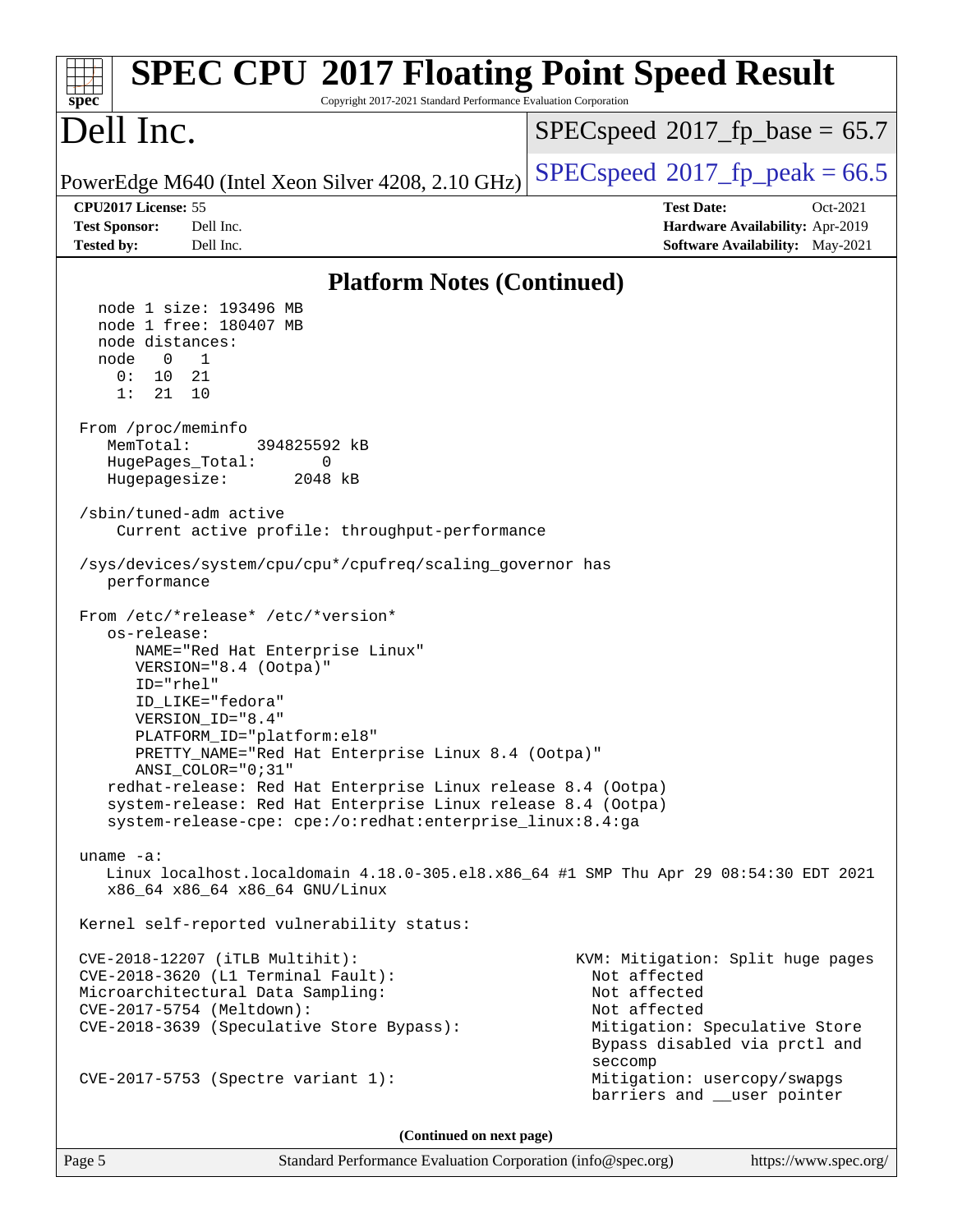| <b>SPEC CPU®2017 Floating Point Speed Result</b><br>Copyright 2017-2021 Standard Performance Evaluation Corporation<br>$spec^*$                                                                                                                                                                                                                                                                                                                                                                                    |                                                                                                          |  |
|--------------------------------------------------------------------------------------------------------------------------------------------------------------------------------------------------------------------------------------------------------------------------------------------------------------------------------------------------------------------------------------------------------------------------------------------------------------------------------------------------------------------|----------------------------------------------------------------------------------------------------------|--|
| Dell Inc.                                                                                                                                                                                                                                                                                                                                                                                                                                                                                                          | $SPEC speed^{\circ}2017$ fp base = 65.7                                                                  |  |
| PowerEdge M640 (Intel Xeon Silver 4208, 2.10 GHz)                                                                                                                                                                                                                                                                                                                                                                                                                                                                  | $SPEC speed^{\circ}2017$ [p_peak = 66.5                                                                  |  |
| CPU2017 License: 55<br><b>Test Sponsor:</b><br>Dell Inc.<br><b>Tested by:</b><br>Dell Inc.                                                                                                                                                                                                                                                                                                                                                                                                                         | <b>Test Date:</b><br>Oct-2021<br>Hardware Availability: Apr-2019<br>Software Availability: May-2021      |  |
| <b>Platform Notes (Continued)</b>                                                                                                                                                                                                                                                                                                                                                                                                                                                                                  |                                                                                                          |  |
| $CVE-2017-5715$ (Spectre variant 2):<br>CVE-2020-0543 (Special Register Buffer Data Sampling): Not affected<br>CVE-2019-11135 (TSX Asynchronous Abort):                                                                                                                                                                                                                                                                                                                                                            | sanitization<br>Mitigation: Enhanced IBRS, IBPB:<br>conditional, RSB filling<br>Mitigation: TSX disabled |  |
| run-level 3 Oct 27 13:00                                                                                                                                                                                                                                                                                                                                                                                                                                                                                           |                                                                                                          |  |
| SPEC is set to: /mnt/ramdisk/kavya<br>Size Used Avail Use% Mounted on<br>Filesystem<br>Type<br>tmpfs 125G<br>tmpfs<br>11G 115G 9% / mnt/ramdisk                                                                                                                                                                                                                                                                                                                                                                    |                                                                                                          |  |
| From /sys/devices/virtual/dmi/id<br>Vendor:<br>Dell Inc.<br>Product:<br>PowerEdge M640<br>Product Family: PowerEdge                                                                                                                                                                                                                                                                                                                                                                                                |                                                                                                          |  |
| Additional information from dmidecode 3.2 follows. WARNING: Use caution when you<br>interpret this section. The 'dmidecode' program reads system data which is "intended to<br>allow hardware to be accurately determined", but the intent may not be met, as there are<br>frequent changes to hardware, firmware, and the "DMTF SMBIOS" standard.<br>Memory:<br>6x 002C069D002C 36ASF4G72PZ-2G9E2 32 GB 2 rank 2933, configured at 2400<br>4x 00AD00B300AD HMA84GR7CJR4N-WM 32 GB 2 rank 2933, configured at 2400 |                                                                                                          |  |
| 2x 00AD063200AD HMA84GR7CJR4N-WM 32 GB 2 rank 2933, configured at 2400<br>BIOS:<br>BIOS Vendor:<br>Dell Inc.<br>BIOS Version:<br>2.12.2<br>07/12/2021<br>BIOS Date:<br>BIOS Revision:<br>2.12                                                                                                                                                                                                                                                                                                                      |                                                                                                          |  |
| (End of data from sysinfo program)                                                                                                                                                                                                                                                                                                                                                                                                                                                                                 |                                                                                                          |  |
| <b>Compiler Version Notes</b>                                                                                                                                                                                                                                                                                                                                                                                                                                                                                      |                                                                                                          |  |
| ======================<br>619.1bm_s(base, peak) 638.imagick_s(base, peak)<br>C<br>644.nab_s(base, peak)                                                                                                                                                                                                                                                                                                                                                                                                            |                                                                                                          |  |
| $Intel(R)$ C Intel(R) 64 Compiler Classic for applications running on Intel(R)<br>64, Version 2021.1 Build 20201112_000000<br>Copyright (C) 1985-2020 Intel Corporation. All rights reserved.                                                                                                                                                                                                                                                                                                                      |                                                                                                          |  |
|                                                                                                                                                                                                                                                                                                                                                                                                                                                                                                                    |                                                                                                          |  |
| (Continued on next page)                                                                                                                                                                                                                                                                                                                                                                                                                                                                                           |                                                                                                          |  |
| Page 6<br>Standard Performance Evaluation Corporation (info@spec.org)                                                                                                                                                                                                                                                                                                                                                                                                                                              | https://www.spec.org/                                                                                    |  |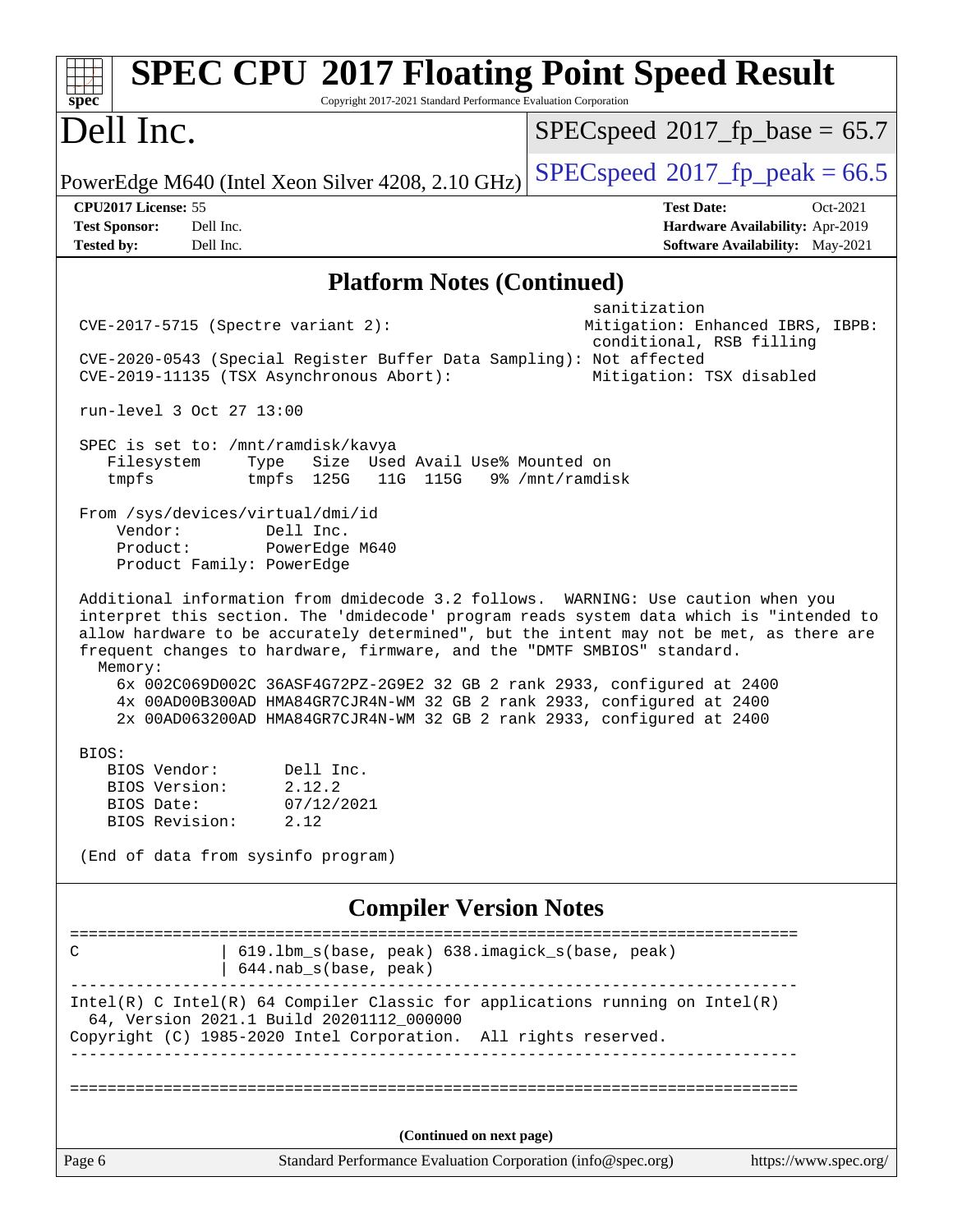| <b>SPEC CPU®2017 Floating Point Speed Result</b><br>Copyright 2017-2021 Standard Performance Evaluation Corporation<br>$spec^*$                                                                                                                                                                                                                                                                                                                                                                                                                                                                   |                                                                                                     |
|---------------------------------------------------------------------------------------------------------------------------------------------------------------------------------------------------------------------------------------------------------------------------------------------------------------------------------------------------------------------------------------------------------------------------------------------------------------------------------------------------------------------------------------------------------------------------------------------------|-----------------------------------------------------------------------------------------------------|
| Dell Inc.                                                                                                                                                                                                                                                                                                                                                                                                                                                                                                                                                                                         | $SPEC speed^{\circ}2017$ fp base = 65.7                                                             |
| PowerEdge M640 (Intel Xeon Silver 4208, 2.10 GHz)                                                                                                                                                                                                                                                                                                                                                                                                                                                                                                                                                 | $SPEC speed^{\circ}2017$ _fp_peak = 66.5                                                            |
| CPU2017 License: 55<br><b>Test Sponsor:</b><br>Dell Inc.<br>Tested by:<br>Dell Inc.                                                                                                                                                                                                                                                                                                                                                                                                                                                                                                               | <b>Test Date:</b><br>Oct-2021<br>Hardware Availability: Apr-2019<br>Software Availability: May-2021 |
| <b>Compiler Version Notes (Continued)</b>                                                                                                                                                                                                                                                                                                                                                                                                                                                                                                                                                         |                                                                                                     |
| C++, C, Fortran   607.cactuBSSN_s(base, peak)                                                                                                                                                                                                                                                                                                                                                                                                                                                                                                                                                     |                                                                                                     |
| Intel(R) C++ Intel(R) 64 Compiler Classic for applications running on<br>Intel(R) 64, Version 2021.1 Build 20201112_000000<br>Copyright (C) 1985-2020 Intel Corporation. All rights reserved.<br>Intel(R) C Intel(R) 64 Compiler Classic for applications running on Intel(R)<br>64, Version 2021.1 Build 20201112_000000<br>Copyright (C) 1985-2020 Intel Corporation. All rights reserved.<br>Intel(R) Fortran Intel(R) 64 Compiler Classic for applications running on<br>Intel(R) 64, Version 2021.1 Build 20201112_000000<br>Copyright (C) 1985-2020 Intel Corporation. All rights reserved. |                                                                                                     |
| 603.bwaves_s(base, peak) 649.fotonik3d_s(base, peak)<br>Fortran<br>654.roms_s(base, peak)                                                                                                                                                                                                                                                                                                                                                                                                                                                                                                         |                                                                                                     |
| Intel(R) Fortran Intel(R) 64 Compiler Classic for applications running on<br>Intel(R) 64, Version 2021.1 Build 20201112_000000<br>Copyright (C) 1985-2020 Intel Corporation. All rights reserved.                                                                                                                                                                                                                                                                                                                                                                                                 |                                                                                                     |
| $621.wrf_s(base, peak)$ $627.cam4_s(base, peak)$<br>Fortran, C<br>628.pop2_s(base, peak)                                                                                                                                                                                                                                                                                                                                                                                                                                                                                                          |                                                                                                     |
| $Intel(R)$ Fortran Intel $(R)$ 64 Compiler Classic for applications running on<br>Intel(R) 64, Version 2021.1 Build 20201112_000000<br>Copyright (C) 1985-2020 Intel Corporation. All rights reserved.<br>Intel(R) C Intel(R) 64 Compiler Classic for applications running on Intel(R)<br>64, Version 2021.1 Build 20201112_000000<br>Copyright (C) 1985-2020 Intel Corporation. All rights reserved.                                                                                                                                                                                             |                                                                                                     |
| <b>Base Compiler Invocation</b><br>C benchmarks:<br>icc<br>Fortran benchmarks:<br>ifort<br>Benchmarks using both Fortran and C:<br>ifort icc                                                                                                                                                                                                                                                                                                                                                                                                                                                      |                                                                                                     |
| (Continued on next page)                                                                                                                                                                                                                                                                                                                                                                                                                                                                                                                                                                          |                                                                                                     |
| Page 7<br>Standard Performance Evaluation Corporation (info@spec.org)                                                                                                                                                                                                                                                                                                                                                                                                                                                                                                                             | https://www.spec.org/                                                                               |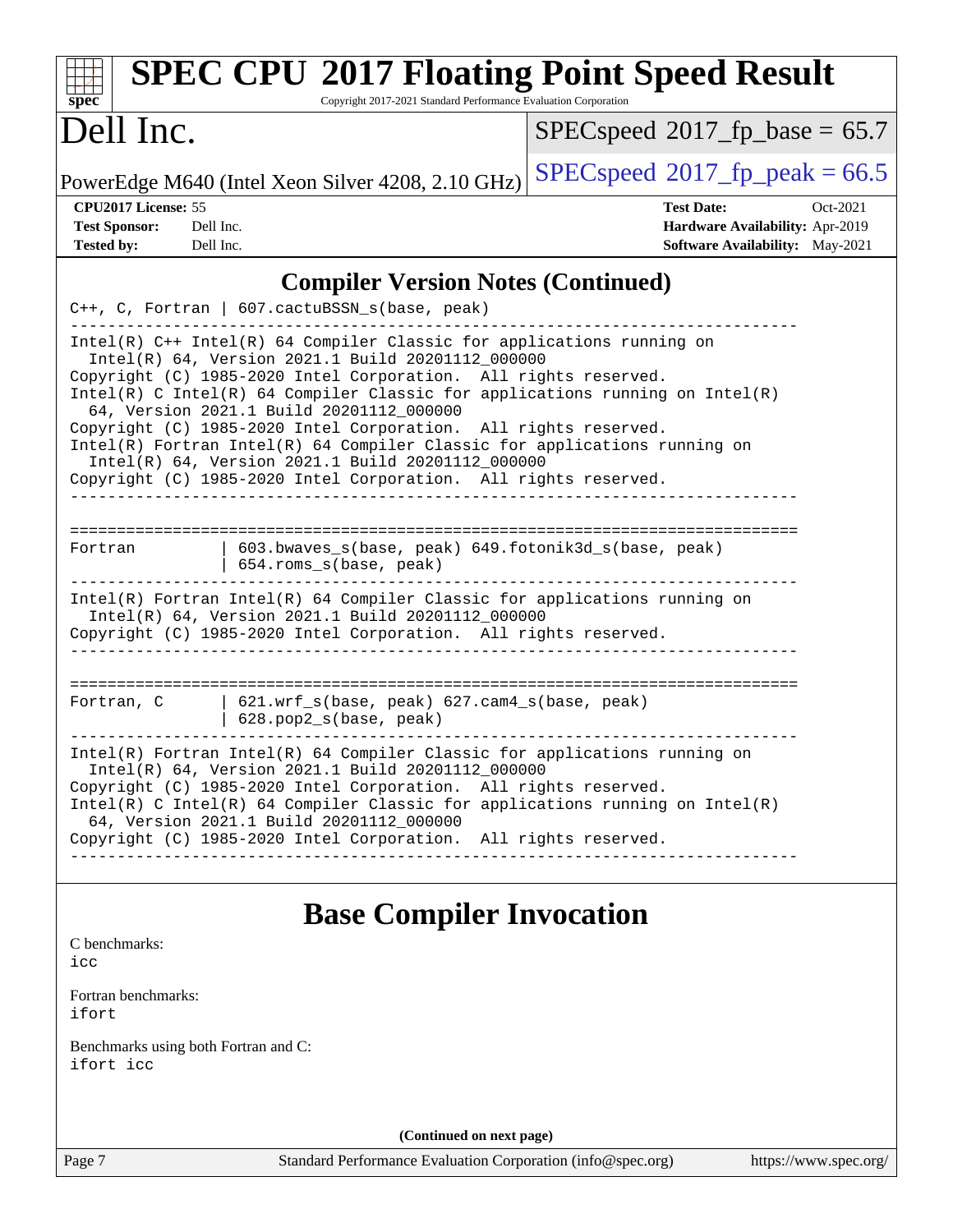# **[SPEC CPU](http://www.spec.org/auto/cpu2017/Docs/result-fields.html#SPECCPU2017FloatingPointSpeedResult)[2017 Floating Point Speed Result](http://www.spec.org/auto/cpu2017/Docs/result-fields.html#SPECCPU2017FloatingPointSpeedResult)**

Copyright 2017-2021 Standard Performance Evaluation Corporation

# Dell Inc.

**[spec](http://www.spec.org/)**

 $SPECspeed^{\circ}2017\_fp\_base = 65.7$  $SPECspeed^{\circ}2017\_fp\_base = 65.7$ 

PowerEdge M640 (Intel Xeon Silver 4208, 2.10 GHz)  $\left|$  [SPECspeed](http://www.spec.org/auto/cpu2017/Docs/result-fields.html#SPECspeed2017fppeak)<sup>®</sup>[2017\\_fp\\_peak = 6](http://www.spec.org/auto/cpu2017/Docs/result-fields.html#SPECspeed2017fppeak)6.5

**[CPU2017 License:](http://www.spec.org/auto/cpu2017/Docs/result-fields.html#CPU2017License)** 55 **[Test Date:](http://www.spec.org/auto/cpu2017/Docs/result-fields.html#TestDate)** Oct-2021 **[Test Sponsor:](http://www.spec.org/auto/cpu2017/Docs/result-fields.html#TestSponsor)** Dell Inc. **[Hardware Availability:](http://www.spec.org/auto/cpu2017/Docs/result-fields.html#HardwareAvailability)** Apr-2019 **[Tested by:](http://www.spec.org/auto/cpu2017/Docs/result-fields.html#Testedby)** Dell Inc. **[Software Availability:](http://www.spec.org/auto/cpu2017/Docs/result-fields.html#SoftwareAvailability)** May-2021

# **[Base Compiler Invocation \(Continued\)](http://www.spec.org/auto/cpu2017/Docs/result-fields.html#BaseCompilerInvocation)**

[Benchmarks using Fortran, C, and C++:](http://www.spec.org/auto/cpu2017/Docs/result-fields.html#BenchmarksusingFortranCandCXX) [icpc](http://www.spec.org/cpu2017/results/res2021q4/cpu2017-20211108-29985.flags.html#user_CC_CXX_FCbase_intel_icpc_c510b6838c7f56d33e37e94d029a35b4a7bccf4766a728ee175e80a419847e808290a9b78be685c44ab727ea267ec2f070ec5dc83b407c0218cded6866a35d07) [icc](http://www.spec.org/cpu2017/results/res2021q4/cpu2017-20211108-29985.flags.html#user_CC_CXX_FCbase_intel_icc_66fc1ee009f7361af1fbd72ca7dcefbb700085f36577c54f309893dd4ec40d12360134090235512931783d35fd58c0460139e722d5067c5574d8eaf2b3e37e92) [ifort](http://www.spec.org/cpu2017/results/res2021q4/cpu2017-20211108-29985.flags.html#user_CC_CXX_FCbase_intel_ifort_8111460550e3ca792625aed983ce982f94888b8b503583aa7ba2b8303487b4d8a21a13e7191a45c5fd58ff318f48f9492884d4413fa793fd88dd292cad7027ca)

## **[Base Portability Flags](http://www.spec.org/auto/cpu2017/Docs/result-fields.html#BasePortabilityFlags)**

 603.bwaves\_s: [-DSPEC\\_LP64](http://www.spec.org/cpu2017/results/res2021q4/cpu2017-20211108-29985.flags.html#suite_basePORTABILITY603_bwaves_s_DSPEC_LP64) 607.cactuBSSN\_s: [-DSPEC\\_LP64](http://www.spec.org/cpu2017/results/res2021q4/cpu2017-20211108-29985.flags.html#suite_basePORTABILITY607_cactuBSSN_s_DSPEC_LP64) 619.lbm\_s: [-DSPEC\\_LP64](http://www.spec.org/cpu2017/results/res2021q4/cpu2017-20211108-29985.flags.html#suite_basePORTABILITY619_lbm_s_DSPEC_LP64) 621.wrf\_s: [-DSPEC\\_LP64](http://www.spec.org/cpu2017/results/res2021q4/cpu2017-20211108-29985.flags.html#suite_basePORTABILITY621_wrf_s_DSPEC_LP64) [-DSPEC\\_CASE\\_FLAG](http://www.spec.org/cpu2017/results/res2021q4/cpu2017-20211108-29985.flags.html#b621.wrf_s_baseCPORTABILITY_DSPEC_CASE_FLAG) [-convert big\\_endian](http://www.spec.org/cpu2017/results/res2021q4/cpu2017-20211108-29985.flags.html#user_baseFPORTABILITY621_wrf_s_convert_big_endian_c3194028bc08c63ac5d04de18c48ce6d347e4e562e8892b8bdbdc0214820426deb8554edfa529a3fb25a586e65a3d812c835984020483e7e73212c4d31a38223) 627.cam4\_s: [-DSPEC\\_LP64](http://www.spec.org/cpu2017/results/res2021q4/cpu2017-20211108-29985.flags.html#suite_basePORTABILITY627_cam4_s_DSPEC_LP64) [-DSPEC\\_CASE\\_FLAG](http://www.spec.org/cpu2017/results/res2021q4/cpu2017-20211108-29985.flags.html#b627.cam4_s_baseCPORTABILITY_DSPEC_CASE_FLAG) 628.pop2\_s: [-DSPEC\\_LP64](http://www.spec.org/cpu2017/results/res2021q4/cpu2017-20211108-29985.flags.html#suite_basePORTABILITY628_pop2_s_DSPEC_LP64) [-DSPEC\\_CASE\\_FLAG](http://www.spec.org/cpu2017/results/res2021q4/cpu2017-20211108-29985.flags.html#b628.pop2_s_baseCPORTABILITY_DSPEC_CASE_FLAG) [-convert big\\_endian](http://www.spec.org/cpu2017/results/res2021q4/cpu2017-20211108-29985.flags.html#user_baseFPORTABILITY628_pop2_s_convert_big_endian_c3194028bc08c63ac5d04de18c48ce6d347e4e562e8892b8bdbdc0214820426deb8554edfa529a3fb25a586e65a3d812c835984020483e7e73212c4d31a38223) [-assume byterecl](http://www.spec.org/cpu2017/results/res2021q4/cpu2017-20211108-29985.flags.html#user_baseFPORTABILITY628_pop2_s_assume_byterecl_7e47d18b9513cf18525430bbf0f2177aa9bf368bc7a059c09b2c06a34b53bd3447c950d3f8d6c70e3faf3a05c8557d66a5798b567902e8849adc142926523472) 638.imagick\_s: [-DSPEC\\_LP64](http://www.spec.org/cpu2017/results/res2021q4/cpu2017-20211108-29985.flags.html#suite_basePORTABILITY638_imagick_s_DSPEC_LP64) 644.nab\_s: [-DSPEC\\_LP64](http://www.spec.org/cpu2017/results/res2021q4/cpu2017-20211108-29985.flags.html#suite_basePORTABILITY644_nab_s_DSPEC_LP64) 649.fotonik3d\_s: [-DSPEC\\_LP64](http://www.spec.org/cpu2017/results/res2021q4/cpu2017-20211108-29985.flags.html#suite_basePORTABILITY649_fotonik3d_s_DSPEC_LP64) 654.roms\_s: [-DSPEC\\_LP64](http://www.spec.org/cpu2017/results/res2021q4/cpu2017-20211108-29985.flags.html#suite_basePORTABILITY654_roms_s_DSPEC_LP64)

# **[Base Optimization Flags](http://www.spec.org/auto/cpu2017/Docs/result-fields.html#BaseOptimizationFlags)**

#### [C benchmarks](http://www.spec.org/auto/cpu2017/Docs/result-fields.html#Cbenchmarks):

```
-m64 -std=c11 -xCORE-AVX2 -ipo -O3 -no-prec-div -qopt-prefetch
-ffinite-math-only -qopt-mem-layout-trans=4 -qopenmp -DSPEC_OPENMP
-mbranches-within-32B-boundaries
```
[Fortran benchmarks](http://www.spec.org/auto/cpu2017/Docs/result-fields.html#Fortranbenchmarks):

[-m64](http://www.spec.org/cpu2017/results/res2021q4/cpu2017-20211108-29985.flags.html#user_FCbase_m64-icc) [-Wl,-z,muldefs](http://www.spec.org/cpu2017/results/res2021q4/cpu2017-20211108-29985.flags.html#user_FCbase_link_force_multiple1_b4cbdb97b34bdee9ceefcfe54f4c8ea74255f0b02a4b23e853cdb0e18eb4525ac79b5a88067c842dd0ee6996c24547a27a4b99331201badda8798ef8a743f577) [-DSPEC\\_OPENMP](http://www.spec.org/cpu2017/results/res2021q4/cpu2017-20211108-29985.flags.html#suite_FCbase_DSPEC_OPENMP) [-xCORE-AVX2](http://www.spec.org/cpu2017/results/res2021q4/cpu2017-20211108-29985.flags.html#user_FCbase_f-xCORE-AVX2) [-ipo](http://www.spec.org/cpu2017/results/res2021q4/cpu2017-20211108-29985.flags.html#user_FCbase_f-ipo) [-O3](http://www.spec.org/cpu2017/results/res2021q4/cpu2017-20211108-29985.flags.html#user_FCbase_f-O3) [-no-prec-div](http://www.spec.org/cpu2017/results/res2021q4/cpu2017-20211108-29985.flags.html#user_FCbase_f-no-prec-div) [-qopt-prefetch](http://www.spec.org/cpu2017/results/res2021q4/cpu2017-20211108-29985.flags.html#user_FCbase_f-qopt-prefetch) [-ffinite-math-only](http://www.spec.org/cpu2017/results/res2021q4/cpu2017-20211108-29985.flags.html#user_FCbase_f_finite_math_only_cb91587bd2077682c4b38af759c288ed7c732db004271a9512da14a4f8007909a5f1427ecbf1a0fb78ff2a814402c6114ac565ca162485bbcae155b5e4258871) [-qopt-mem-layout-trans=4](http://www.spec.org/cpu2017/results/res2021q4/cpu2017-20211108-29985.flags.html#user_FCbase_f-qopt-mem-layout-trans_fa39e755916c150a61361b7846f310bcdf6f04e385ef281cadf3647acec3f0ae266d1a1d22d972a7087a248fd4e6ca390a3634700869573d231a252c784941a8) [-qopenmp](http://www.spec.org/cpu2017/results/res2021q4/cpu2017-20211108-29985.flags.html#user_FCbase_qopenmp_16be0c44f24f464004c6784a7acb94aca937f053568ce72f94b139a11c7c168634a55f6653758ddd83bcf7b8463e8028bb0b48b77bcddc6b78d5d95bb1df2967) [-nostandard-realloc-lhs](http://www.spec.org/cpu2017/results/res2021q4/cpu2017-20211108-29985.flags.html#user_FCbase_f_2003_std_realloc_82b4557e90729c0f113870c07e44d33d6f5a304b4f63d4c15d2d0f1fab99f5daaed73bdb9275d9ae411527f28b936061aa8b9c8f2d63842963b95c9dd6426b8a) [-mbranches-within-32B-boundaries](http://www.spec.org/cpu2017/results/res2021q4/cpu2017-20211108-29985.flags.html#user_FCbase_f-mbranches-within-32B-boundaries) [-L/usr/local/jemalloc64-5.0.1/lib](http://www.spec.org/cpu2017/results/res2021q4/cpu2017-20211108-29985.flags.html#user_FCbase_jemalloc_link_path64_1_cc289568b1a6c0fd3b62c91b824c27fcb5af5e8098e6ad028160d21144ef1b8aef3170d2acf0bee98a8da324cfe4f67d0a3d0c4cc4673d993d694dc2a0df248b) [-ljemalloc](http://www.spec.org/cpu2017/results/res2021q4/cpu2017-20211108-29985.flags.html#user_FCbase_jemalloc_link_lib_d1249b907c500fa1c0672f44f562e3d0f79738ae9e3c4a9c376d49f265a04b9c99b167ecedbf6711b3085be911c67ff61f150a17b3472be731631ba4d0471706)

[Benchmarks using both Fortran and C](http://www.spec.org/auto/cpu2017/Docs/result-fields.html#BenchmarksusingbothFortranandC):

```
-m64 -std=c11 -Wl,-z,muldefs -xCORE-AVX2 -ipo -O3 -no-prec-div
-qopt-prefetch -ffinite-math-only -qopt-mem-layout-trans=4 -qopenmp
-DSPEC_OPENMP -mbranches-within-32B-boundaries -nostandard-realloc-lhs
-L/usr/local/jemalloc64-5.0.1/lib -ljemalloc
```
#### [Benchmarks using Fortran, C, and C++:](http://www.spec.org/auto/cpu2017/Docs/result-fields.html#BenchmarksusingFortranCandCXX)

```
-m64 -std=c11 -Wl,-z,muldefs -xCORE-AVX2 -ipo -O3 -no-prec-div
-qopt-prefetch -ffinite-math-only -qopt-mem-layout-trans=4 -qopenmp
-DSPEC_OPENMP -mbranches-within-32B-boundaries -nostandard-realloc-lhs
-L/usr/local/jemalloc64-5.0.1/lib -ljemalloc
```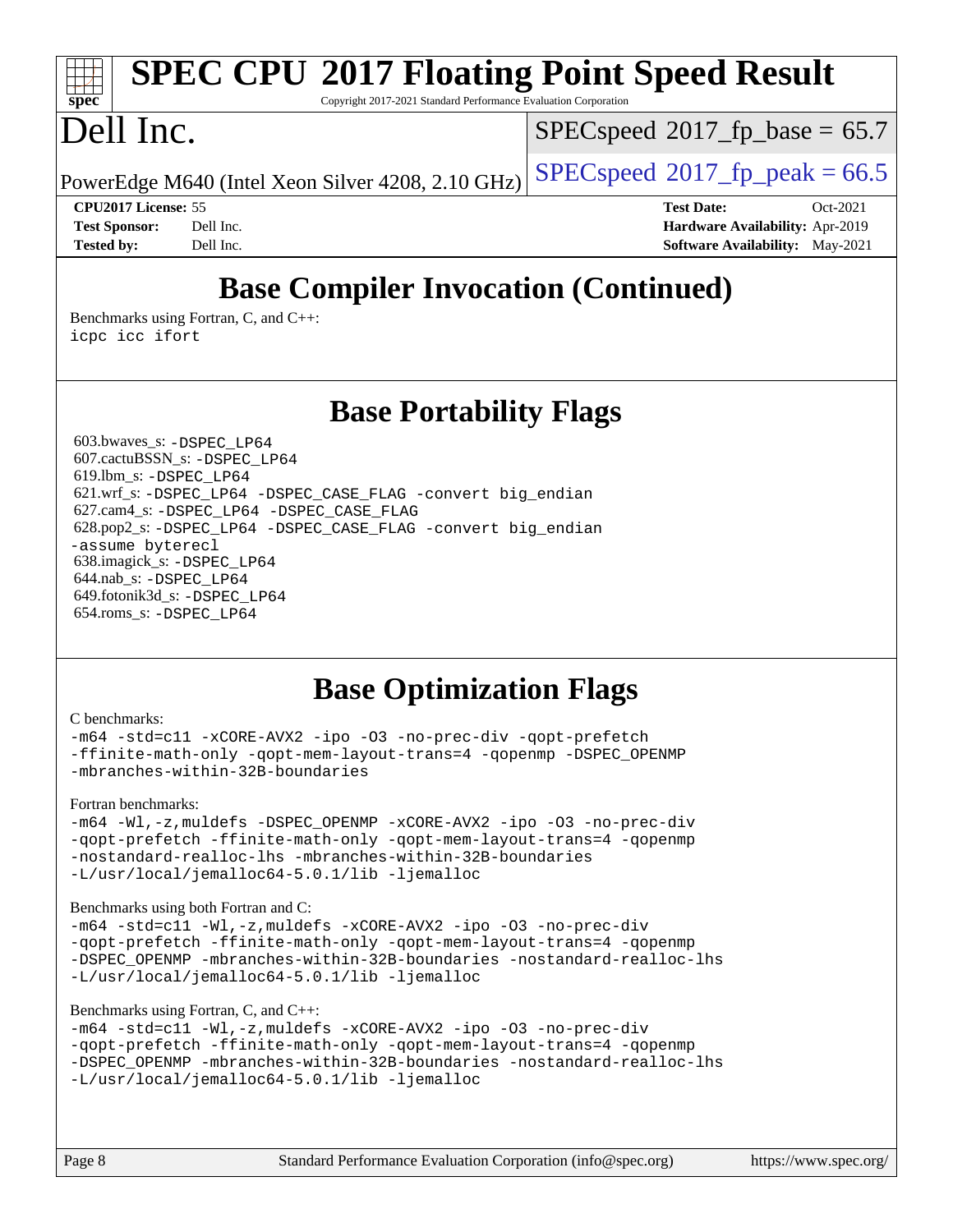| <b>SPEC CPU®2017 Floating Point Speed Result</b><br>Copyright 2017-2021 Standard Performance Evaluation Corporation<br>spec <sup>®</sup>                                                                                                                                                                                                                     |                                                  |
|--------------------------------------------------------------------------------------------------------------------------------------------------------------------------------------------------------------------------------------------------------------------------------------------------------------------------------------------------------------|--------------------------------------------------|
| Dell Inc.                                                                                                                                                                                                                                                                                                                                                    | $SPEC speed^{\circ}2017\_fp\_base = 65.7$        |
| PowerEdge M640 (Intel Xeon Silver 4208, 2.10 GHz)                                                                                                                                                                                                                                                                                                            | $SPEC speed$ <sup>®</sup> $2017$ _fp_peak = 66.5 |
| CPU2017 License: 55                                                                                                                                                                                                                                                                                                                                          | <b>Test Date:</b><br>Oct-2021                    |
| Dell Inc.<br><b>Test Sponsor:</b>                                                                                                                                                                                                                                                                                                                            | Hardware Availability: Apr-2019                  |
| <b>Tested by:</b><br>Dell Inc.                                                                                                                                                                                                                                                                                                                               | Software Availability: May-2021                  |
| <b>Peak Compiler Invocation</b>                                                                                                                                                                                                                                                                                                                              |                                                  |
| C benchmarks:<br>icc                                                                                                                                                                                                                                                                                                                                         |                                                  |
| Fortran benchmarks:<br>ifort                                                                                                                                                                                                                                                                                                                                 |                                                  |
| Benchmarks using both Fortran and C:<br>ifort icc                                                                                                                                                                                                                                                                                                            |                                                  |
| Benchmarks using Fortran, C, and C++:<br>icpc icc ifort                                                                                                                                                                                                                                                                                                      |                                                  |
| <b>Peak Portability Flags</b><br>Same as Base Portability Flags                                                                                                                                                                                                                                                                                              |                                                  |
| <b>Peak Optimization Flags</b>                                                                                                                                                                                                                                                                                                                               |                                                  |
| C benchmarks:                                                                                                                                                                                                                                                                                                                                                |                                                  |
| $619$ .lbm_s: basepeak = yes                                                                                                                                                                                                                                                                                                                                 |                                                  |
| $638.\text{imagek}_s:$ basepeak = yes                                                                                                                                                                                                                                                                                                                        |                                                  |
| $644.nab$ <sub>S</sub> : basepeak = yes                                                                                                                                                                                                                                                                                                                      |                                                  |
| Fortran benchmarks:                                                                                                                                                                                                                                                                                                                                          |                                                  |
| $603.bwaves$ s: basepeak = yes                                                                                                                                                                                                                                                                                                                               |                                                  |
| $649$ .fotonik $3d$ <sub>-</sub> s: basepeak = yes                                                                                                                                                                                                                                                                                                           |                                                  |
| $654$ .roms_s: basepeak = yes                                                                                                                                                                                                                                                                                                                                |                                                  |
| Benchmarks using both Fortran and C:                                                                                                                                                                                                                                                                                                                         |                                                  |
| $621.wrf_s$ : $-m64 - std = c11 - Wl$ , $-z$ , muldefs $-prof-gen(pass 1)$<br>-prof-use(pass 2) -ipo -xCORE-AVX2 -03 -no-prec-div<br>-qopt-prefetch -ffinite-math-only -qopt-mem-layout-trans=4<br>-DSPEC_SUPPRESS_OPENMP -qopenmp -DSPEC_OPENMP<br>-mbranches-within-32B-boundaries -nostandard-realloc-lhs<br>-L/usr/local/jemalloc64-5.0.1/lib -ljemalloc |                                                  |
| (Continued on next page)                                                                                                                                                                                                                                                                                                                                     |                                                  |